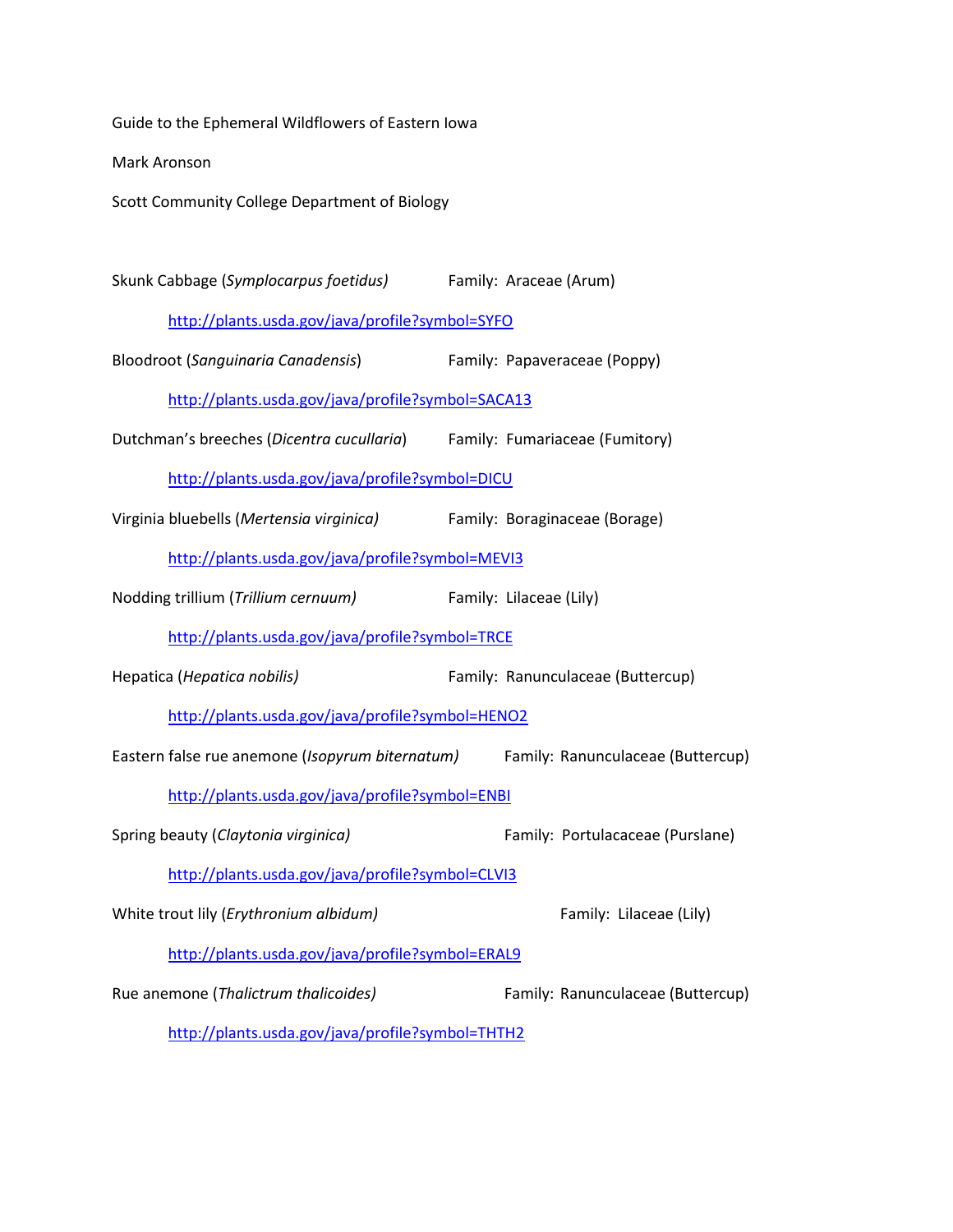| Snow trillium (Truillium nivale)                                    | Family: Lilaceae (Lily)                                                    |
|---------------------------------------------------------------------|----------------------------------------------------------------------------|
| http://plants.usda.gov/java/profile?symbol=TRNI2                    |                                                                            |
| Solomon's seal (Polygonatum biflorum)                               | Family: Lilaceae (Lily)                                                    |
|                                                                     | http://plants.usda.gov/java/profile?symbol=POBI2&photoID=pobi2_007_ahp.jpg |
| Largeflower bellwort (Uvularia grandiflora)                         | Family: Lilaceae (Lily)                                                    |
| http://plants.usda.gov/java/profile?symbol=UVGR                     |                                                                            |
| Spotted geranium (Geranium maculatum)                               | Family: Geraniaceae (Geranium)                                             |
| http://plants.usda.gov/java/profile?symbol=GEMA&photoID=gema 3h.jpg |                                                                            |
| Virginia waterleaf (Hydrophyllum virginianum)                       | Family: Hydrophyllaceae                                                    |
| http://plants.usda.gov/java/largeImage?imageID=hyvi_002_avp.tif     |                                                                            |
| Red Columbine (Aquilegia Canadensis)                                | Family: Ranunculaceae (Buttercup)                                          |
| http://plants.usda.gov/java/profile?symbol=AQCA                     |                                                                            |
| May apple (Podophyllum peltatum)                                    | Family: Berberidaceae (Barberry)                                           |
| http://plants.usda.gov/java/profile?symbol=POPE                     |                                                                            |
| Wild blue phlox (Phlox divaricata)                                  | Family: Polmoniaceae (Phlox)                                               |
| http://plants.usda.gov/java/profile?symbol=PHDI5                    |                                                                            |
| Jack-in-the-Pulpit (Arisaema triphyllum)                            | Family: Araceae (Arum)                                                     |
| http://plants.usda.gov/java/profile?symbol=ARTR                     |                                                                            |
| Wildginger (Asarum canadense)                                       | Family: Aristolochiaceae (Birthwort)                                       |
| http://plants.usda.gov/java/profile?symbol=ASCA                     |                                                                            |
| Woodland strawberry (Fragaria vesca)                                | Family: Rosaceae (Rose)                                                    |
| http://plants.usda.gov/java/profile?symbol=FRVEA2                   |                                                                            |
| Early buttercup (Ranunculus fascicularis)                           | Family: Ranunculaceae (Buttercup)                                          |
|                                                                     | http://plants.usda.gov/java/profile?symbol=RAFA&photoID=rafa 004 ahp.tif   |